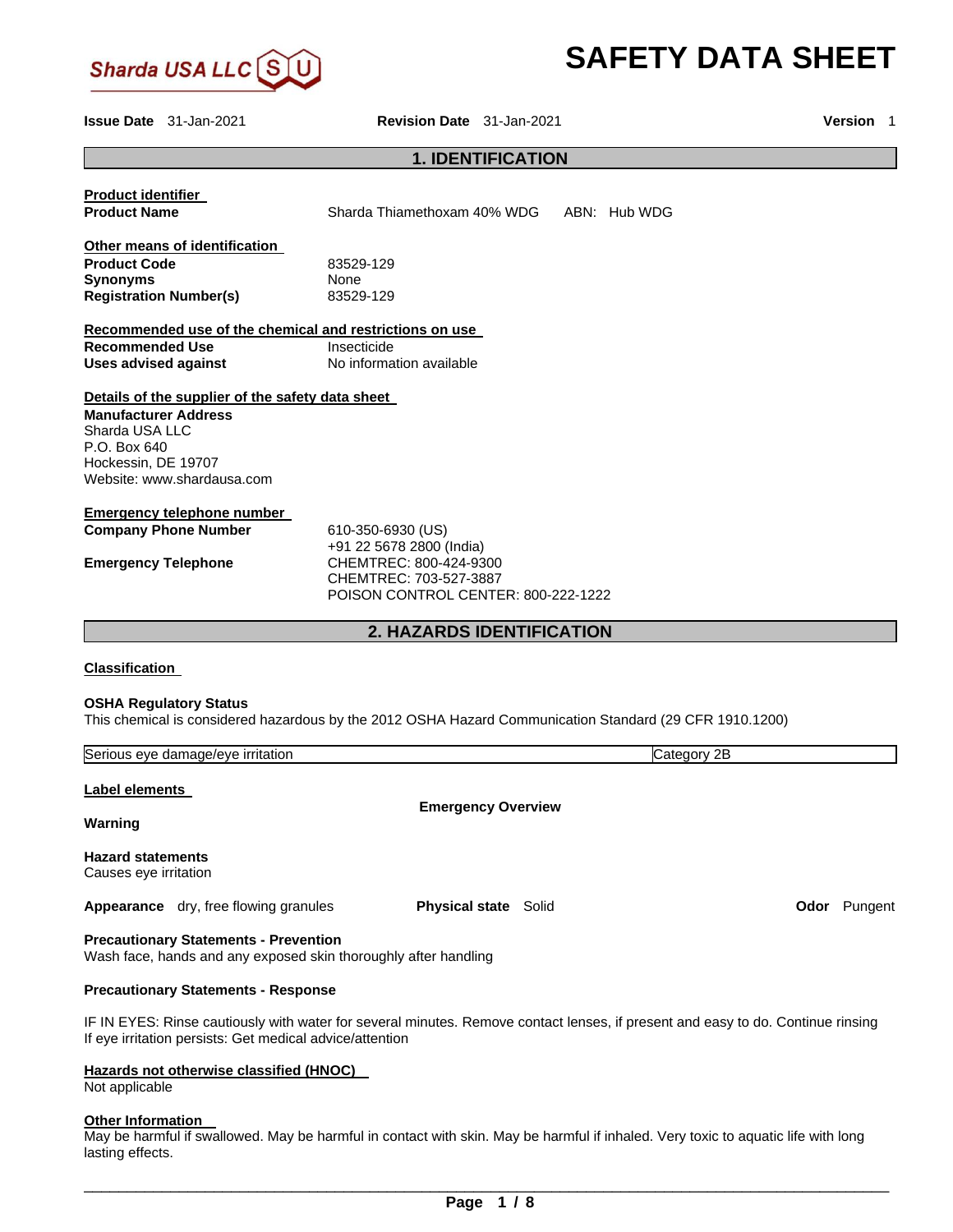#### **Unknown acute toxicity**

0% of the mixture consists of ingredient(s) of unknown toxicity

## **3. COMPOSITION/INFORMATION ON INGREDIENTS**

 $\Box$ 

#### **Substance**

Not applicable

#### **Mixture**

| <b>Chemical Name</b> | <b>CAS No</b> | Weight-%      |
|----------------------|---------------|---------------|
| " Fhiamethoxam       | 153719-23-4   | 40.0          |
| Other ingredients *  | Proprietary   | $30 - 60$     |
| Clays *              | 1332-58-7     | -30<br>$10 -$ |

\*The exact percentage (concentration) of composition has been withheld as a trade secret. If CAS number is "proprietary", the specific chemical identity and percentage of composition has been withheld as a trade secret.

## **4. FIRST AID MEASURES**

## **Description of first aid measures**

| <b>General advice</b>                                                      | Call a poison control center or doctor for treatment advice. Have the product containers or<br>label with you when calling a poison control center or doctor, or going for treatment.                                                                            |  |
|----------------------------------------------------------------------------|------------------------------------------------------------------------------------------------------------------------------------------------------------------------------------------------------------------------------------------------------------------|--|
| Eye contact                                                                | Rinse immediately with plenty of water, also under the eyelids, for at least 15 minutes.<br>Remove contact lenses, if present and easy to do. Continue rinsing. Call a poison control<br>center or doctor for treatment advice.                                  |  |
| <b>Skin contact</b>                                                        | Wash off immediately with soap and plenty of water while removing all contaminated<br>clothes and shoes. Wash contaminated clothing before reuse. If skin irritation persists, call<br>a physician. Call a poison control center or doctor for treatment advice. |  |
| <b>Inhalation</b>                                                          | Move victim to fresh air. If breathing is irregular or stopped, administer artificial respiration.<br>Call a physician or poison control center immediately. Call a poison control center or<br>doctor for treatment advice.                                     |  |
| Ingestion                                                                  | Call a physician or poison control center immediately. Drink 1 or 2 glasses of water. Do not<br>induce vomiting without medical advice. Never give anything by mouth to an unconscious<br>person.                                                                |  |
| Self-protection of the first aider                                         | Ensure that medical personnel are aware of the material(s) involved and take precautions<br>to protect themselves.                                                                                                                                               |  |
| Most important symptoms and effects, both acute and delayed                |                                                                                                                                                                                                                                                                  |  |
| <b>Symptoms</b>                                                            | May cause redness and tearing of the eyes.                                                                                                                                                                                                                       |  |
| Indication of any immediate medical attention and special treatment needed |                                                                                                                                                                                                                                                                  |  |
| Note to physicians                                                         | If ingested, induce emesis or lavage stomach. Treat symptomatically.<br><b>5. FIRE-FIGHTING MEASURES</b>                                                                                                                                                         |  |

# **Suitable extinguishing media**

Dry chemical, CO2, water spray or regular foam. Move containers from fire area if you can do it without risk. Dike fire-control water for later disposal. Water spray, fog or regular foam.

#### **Unsuitable extinguishing media** None.

#### **Specific hazards arising from the chemical**

Thermal decomposition can lead to release of irritating and toxic gases and vapors.

**Hazardous combustion products** Carbon oxides. Nitrogen oxides (NOx). Hydrogen chloride.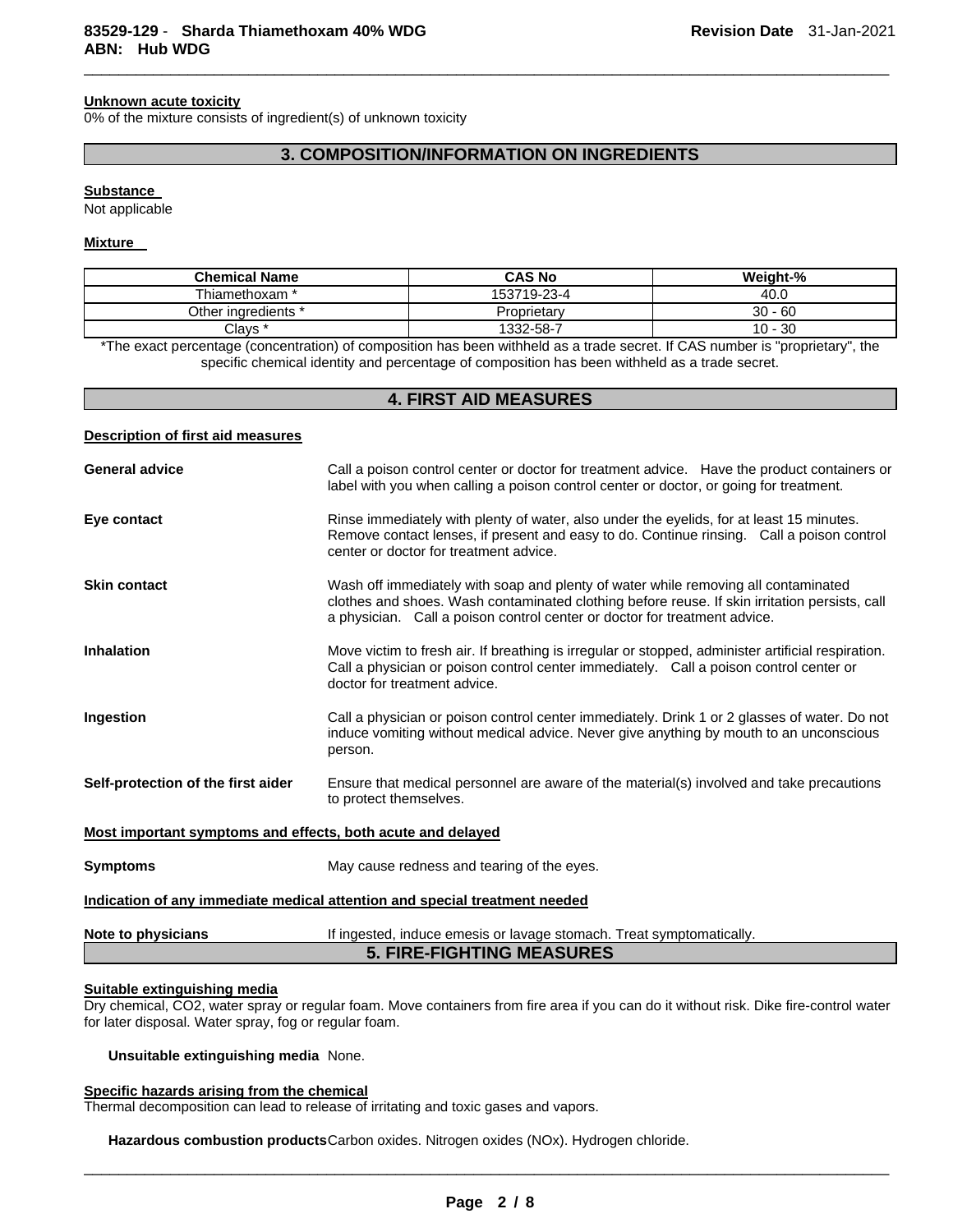## **Explosion data Sensitivity to Mechanical Impact** None. **Sensitivity to Static Discharge** None.

#### **Protective equipment and precautions for firefighters**

As in any fire, wear self-contained breathing apparatus pressure-demand, MSHA/NIOSH (approved or equivalent) and full protective gear. Cool containers / tanks with water spray.

 $\Box$ 

|                                                      | Personal precautions, protective equipment and emergency procedures                                                                                                            |  |
|------------------------------------------------------|--------------------------------------------------------------------------------------------------------------------------------------------------------------------------------|--|
| <b>Personal precautions</b>                          | Evacuate personnel to safe areas. Ensure adequate ventilation, especially in confined<br>areas. Use personal protective equipment as required. Avoid creating dust.            |  |
| For emergency responders                             | Use personal protection recommended in Section 8. Ventilate the area.                                                                                                          |  |
| <b>Environmental precautions</b>                     |                                                                                                                                                                                |  |
| <b>Environmental precautions</b>                     | Prevent entry into waterways, sewers, basements or confined areas.                                                                                                             |  |
| Methods and material for containment and cleaning up |                                                                                                                                                                                |  |
| <b>Methods for containment</b>                       | Prevent dust cloud. Prevent further leakage or spillage if safe to do so.                                                                                                      |  |
| Methods for cleaning up                              | Avoid creating dust. Do not dry sweep dust. Wet dust with water before sweeping or use a<br>vacuum to collect dust. Sweep up and shovel into suitable containers for disposal. |  |

## **7. HANDLING AND STORAGE**

#### **Precautions for safe handling**

| Advice on safe handling                                      | Use personal protective equipment as required. Avoid contact with skin, eyes or clothing.<br>Wash contaminated clothing before reuse. Do not eat, drink or smoke when using this<br>product. Do not breathe dust/fume/gas/mist/vapors/spray. |  |
|--------------------------------------------------------------|----------------------------------------------------------------------------------------------------------------------------------------------------------------------------------------------------------------------------------------------|--|
| Conditions for safe storage, including any incompatibilities |                                                                                                                                                                                                                                              |  |
| <b>Storage Conditions</b>                                    | Keep container tightly closed in a dry and well-ventilated place. Keep out of the reach of<br>children. Keep away from food, drink and animal feeding stuffs. Keep in properly labeled<br>containers.                                        |  |
| Packaging materials                                          | Do not reuse container.                                                                                                                                                                                                                      |  |
| Incompatible materials                                       | Strong oxidizing agents.                                                                                                                                                                                                                     |  |

# **8. EXPOSURE CONTROLS/PERSONAL PROTECTION**

#### **Control parameters**

#### **Exposure Guidelines** .

| <b>Chemical Name</b>                                            | <b>ACGIH TLV</b>                                                 | <b>OSHA PEL</b>                              | <b>NIOSH IDLH</b>                          |
|-----------------------------------------------------------------|------------------------------------------------------------------|----------------------------------------------|--------------------------------------------|
| Clavs                                                           | TWA: 2 mg/m <sup>3</sup> particulate matter                      | TWA: $15 \text{ mg/m}^3$ total dust          | TWA: $10 \text{ mg/m}^3$<br>total dust     |
| 1332-58-7                                                       | containing no asbestos and <1%<br>crystalline silica, respirable | TWA: 5 mg/m <sup>3</sup> respirable fraction | TWA: $5 \text{ mg/m}^3$<br>respirable dust |
|                                                                 | particulate matter                                               |                                              |                                            |
| $\text{MIO}\text{OIII}\text{I}\text{I}\text{I}\text{I}\text{I}$ |                                                                  |                                              |                                            |

*NIOSH IDLH Immediately Dangerous to Life or Health* 

#### **Appropriate engineering controls**

**Engineering Controls** Ensure adequate ventilation, especially in confined areas. And. Showers. Eyewash stations. Ventilation systems.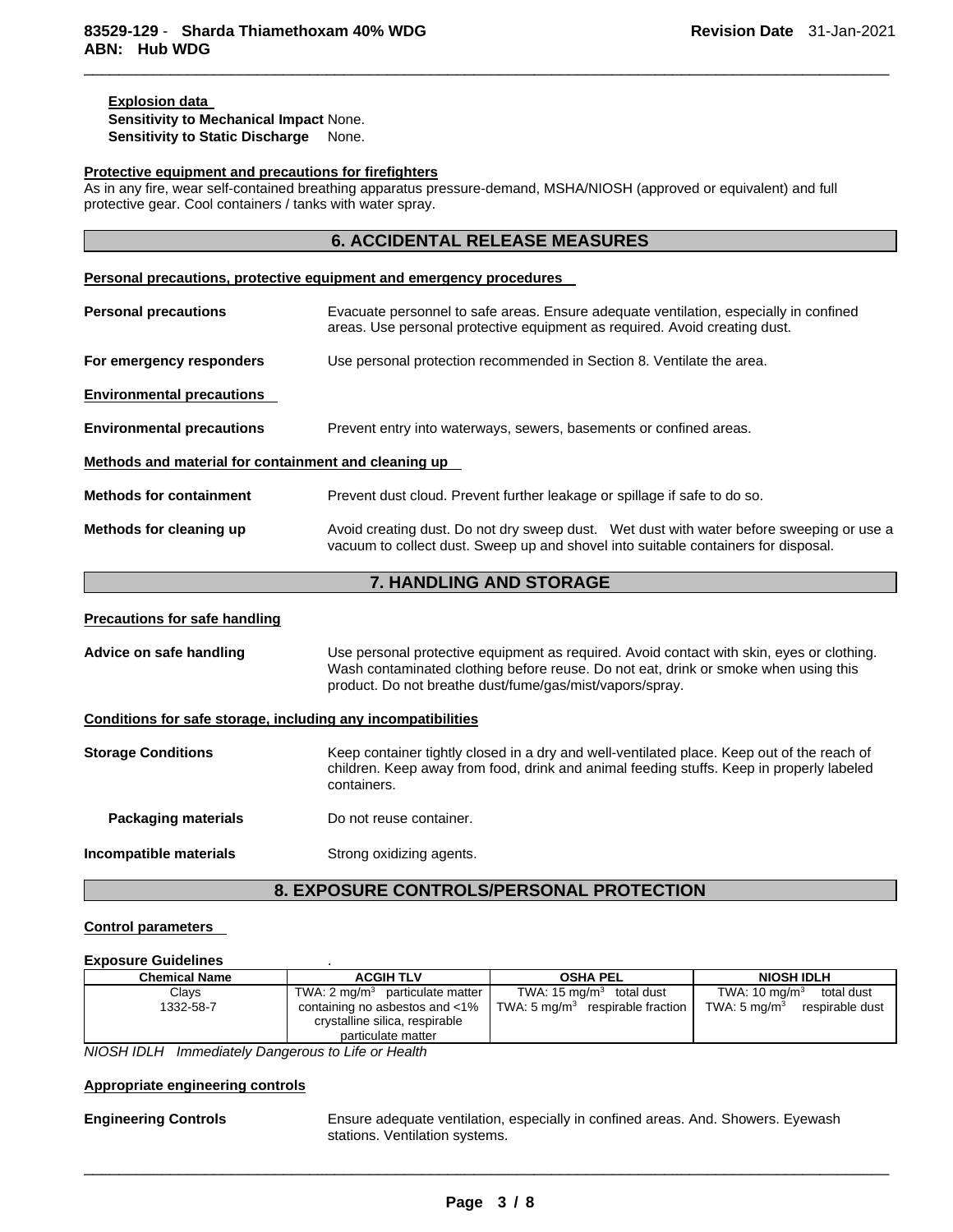## **Individual protection measures, such as personal protective equipment**

| Eye/face protection                   | Wear safety glasses with side shields (or goggles). Tight sealing safety goggles.                                                                                                                                                                                                                                                                                                              |  |
|---------------------------------------|------------------------------------------------------------------------------------------------------------------------------------------------------------------------------------------------------------------------------------------------------------------------------------------------------------------------------------------------------------------------------------------------|--|
| Skin and body protection              | Wear suitable protective clothing. Wear protective butyl rubber gloves. Protective shoes or<br>boots.                                                                                                                                                                                                                                                                                          |  |
| <b>Respiratory protection</b>         | Ensure adequate ventilation, especially in confined areas. If exposure limits are exceeded<br>or irritation is experienced, NIOSH/MSHA approved respiratory protection should be worn.<br>Positive-pressure supplied air respirators may be required for high airborne contaminant<br>concentrations. Respiratory protection must be provided in accordance with current local<br>regulations. |  |
| <b>General Hygiene Considerations</b> | When using do not eat, drink or smoke. Regular cleaning of equipment, work area and<br>clothing is recommended. Avoid contact with skin, eyes or clothing. Wash hands thoroughly<br>after handling. Keep away from food, drink and animal feeding stuffs. Wash contaminated<br>clothing before reuse.                                                                                          |  |

 $\Box$ 

# **9. PHYSICAL AND CHEMICAL PROPERTIES**

## **Information on basic physical and chemical properties**

| <b>Physical state</b><br>Appearance<br>Color                                                                                                                                                                                                                                                                                                         | Solid<br>dry, free flowing granules<br>brown                                                                                                                                                                                                                                    | Odor<br><b>Odor threshold</b>      | Pungent<br>No information available |
|------------------------------------------------------------------------------------------------------------------------------------------------------------------------------------------------------------------------------------------------------------------------------------------------------------------------------------------------------|---------------------------------------------------------------------------------------------------------------------------------------------------------------------------------------------------------------------------------------------------------------------------------|------------------------------------|-------------------------------------|
| <b>Property</b><br>рH<br>Melting point / freezing point<br>Boiling point / boiling range<br><b>Flash point</b><br><b>Evaporation rate</b><br>Flammability (solid, gas)<br><b>Flammability Limit in Air</b>                                                                                                                                           | <b>Values</b><br>8.48<br>No information available<br>No information available<br>Not applicable<br>No information available<br>No information available                                                                                                                         | Remarks • Method<br>solution (1 %) |                                     |
| <b>Upper flammability limit:</b><br>Lower flammability limit:                                                                                                                                                                                                                                                                                        | No information available<br>No information available                                                                                                                                                                                                                            |                                    |                                     |
| Vapor pressure<br>Vapor density<br><b>Relative density</b><br><b>Water solubility</b><br>Solubility in other solvents<br><b>Partition coefficient</b><br><b>Autoignition temperature</b><br><b>Decomposition temperature</b><br><b>Kinematic viscosity</b><br><b>Dynamic viscosity</b><br><b>Explosive properties</b><br><b>Oxidizing properties</b> | 0 mmHq<br>No information available<br>1.144 $g/mL$<br>dispersible<br>No information available<br>No information available<br>No information available<br>No information available<br>No information available<br>No information available<br>Not an explosive<br>Not applicable | @ 25 °C                            |                                     |
| <b>Other Information</b><br>Softening point<br><b>Molecular weight</b><br><b>VOC Content (%)</b><br><b>Density</b><br><b>Bulk density</b>                                                                                                                                                                                                            | No information available<br>No information available<br>No information available<br>No information available<br>No information available                                                                                                                                        |                                    |                                     |

# **10. STABILITY AND REACTIVITY**

**Reactivity**  No data available

**Chemical stability** Stable under recommended storage conditions.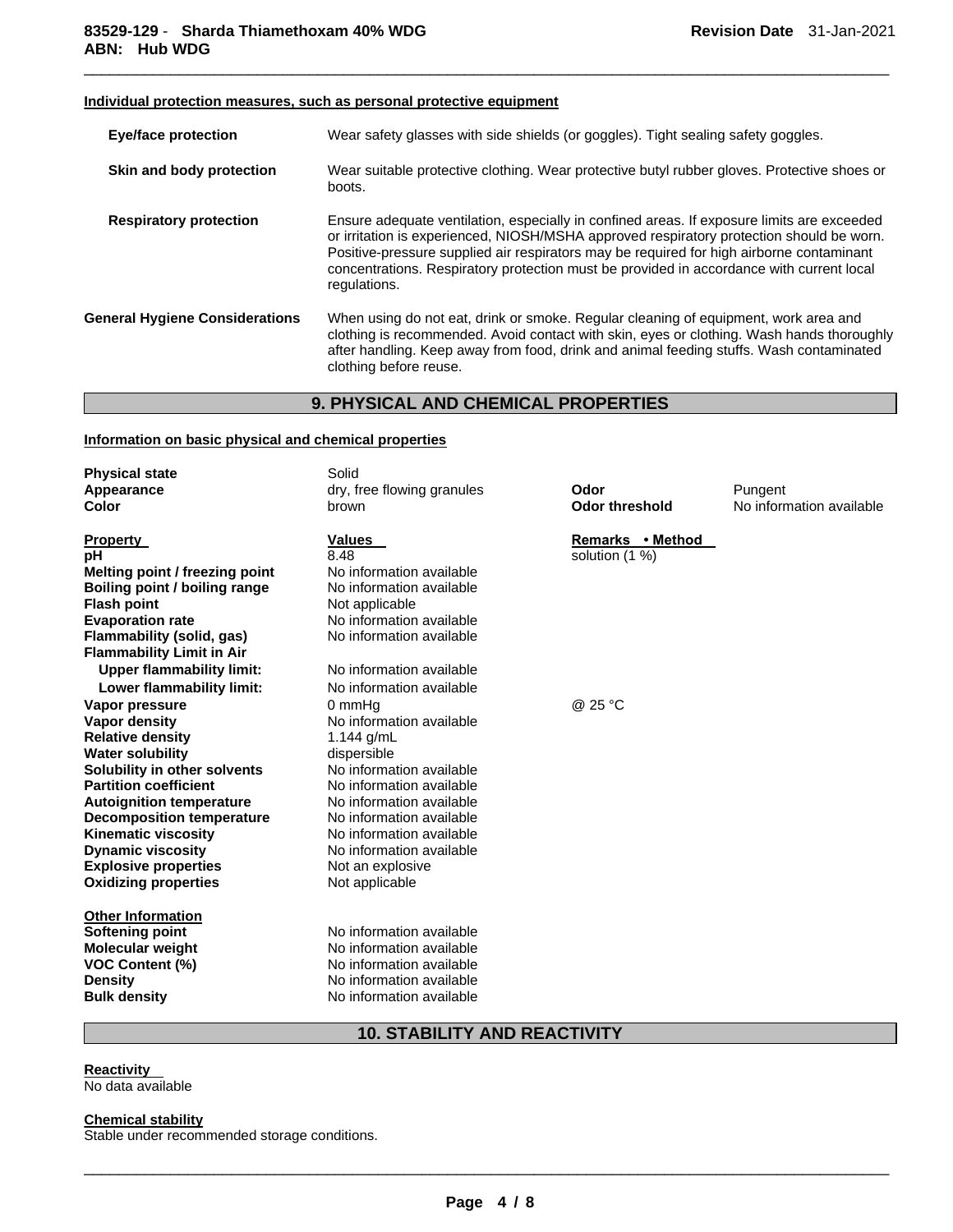#### **Possibility of Hazardous Reactions**

None under normal processing.

**Conditions to avoid**

Elevated Temperature. Storage near to reactive materials.

**Incompatible materials** Strong oxidizing agents.

## **Hazardous Decomposition Products**

Thermal decomposition can lead to release of irritating and toxic gases and vapors. Nitrogen oxides (NOx). Carbon oxides. Hydrogen chloride.

## **11. TOXICOLOGICAL INFORMATION**

 $\Box$ 

## **Information on likely routes of exposure**

| <b>Product Information</b> | Acute Oral LD50 (rat): $>2000$ mg/kg<br>Acute Dermal LD50 (rabbit): > 2000 mg/kg<br>Eye Irritation (rabbit): Mild irritant.<br>Skin Irritation (rabbit): Non-irritant.<br>Inhalation LC50 (rat): $>2.23$ mg/L (4 HR)<br>Skin Sensitization (guinea pig): Not a sensitizer |  |
|----------------------------|---------------------------------------------------------------------------------------------------------------------------------------------------------------------------------------------------------------------------------------------------------------------------|--|
| <b>Inhalation</b>          | Based on available data, the classification criteria are not met.                                                                                                                                                                                                         |  |
| Eye contact                | Moderately irritating to the eyes.                                                                                                                                                                                                                                        |  |
| <b>Skin contact</b>        | Based on available data, the classification criteria are not met.                                                                                                                                                                                                         |  |
| Ingestion                  | Based on available data, the classification criteria are not met.                                                                                                                                                                                                         |  |

| Chemical Name | Oral LD50    | Dermal LD50  | <b>Inhalation LC50</b> |
|---------------|--------------|--------------|------------------------|
| Thiamethoxam  | (Rat)        | (Rat)        | (Rat ) 4 h             |
| 153719-23-4   | = 1563 mg/kg | > 2000 mg/kg | > 3.72 mg/L            |
| Clays         | $'$ Rat)     | (Rat)        |                        |
| 1332-58-7     | > 5000 mg/kg | > 5000 mg/kg |                        |

#### **Information on toxicological effects**

**Symptoms May cause redness and tearing of the eyes.** 

|                                 | Delayed and immediate effects as well as chronic effects from short and long-term exposure |
|---------------------------------|--------------------------------------------------------------------------------------------|
| <b>Sensitization</b>            | Based on available data, the classification criteria are not met.                          |
| <b>Germ cell mutagenicity</b>   | Based on available data, the classification criteria are not met.                          |
| Carcinogenicity                 | Based on available data, the classification criteria are not met.                          |
| <b>Reproductive toxicity</b>    | Based on available data, the classification criteria are not met.                          |
| <b>STOT - single exposure</b>   | Based on available data, the classification criteria are not met.                          |
| <b>STOT - repeated exposure</b> | Based on available data, the classification criteria are not met.                          |
| <b>Chronic toxicity</b>         | Avoid repeated exposure. May cause adverse liver effects.                                  |
| <b>Target Organ Effects</b>     | Central nervous system, liver, Thyroid, Respiratory system.                                |
| <b>Aspiration hazard</b>        | Based on available data, the classification criteria are not met.                          |

**Numerical measures of toxicity - Product Information The following values are calculated based on chapter 3.1 of the GHS document** .

Refer to product information above.

# **12. ECOLOGICAL INFORMATION**

#### **Ecotoxicity**

Very toxic to aquatic life with long lasting effects

This pesticide is toxic to wildlife and highly toxic to aquatic invertebrates. This pesticide is highly toxic to bees exposed to direct treatment on blooming crops/plants or weeds. Do not apply this product or allow it to drift to blooming crops/plants or weeds while bees are foraging in/or adjacent to the treatment area.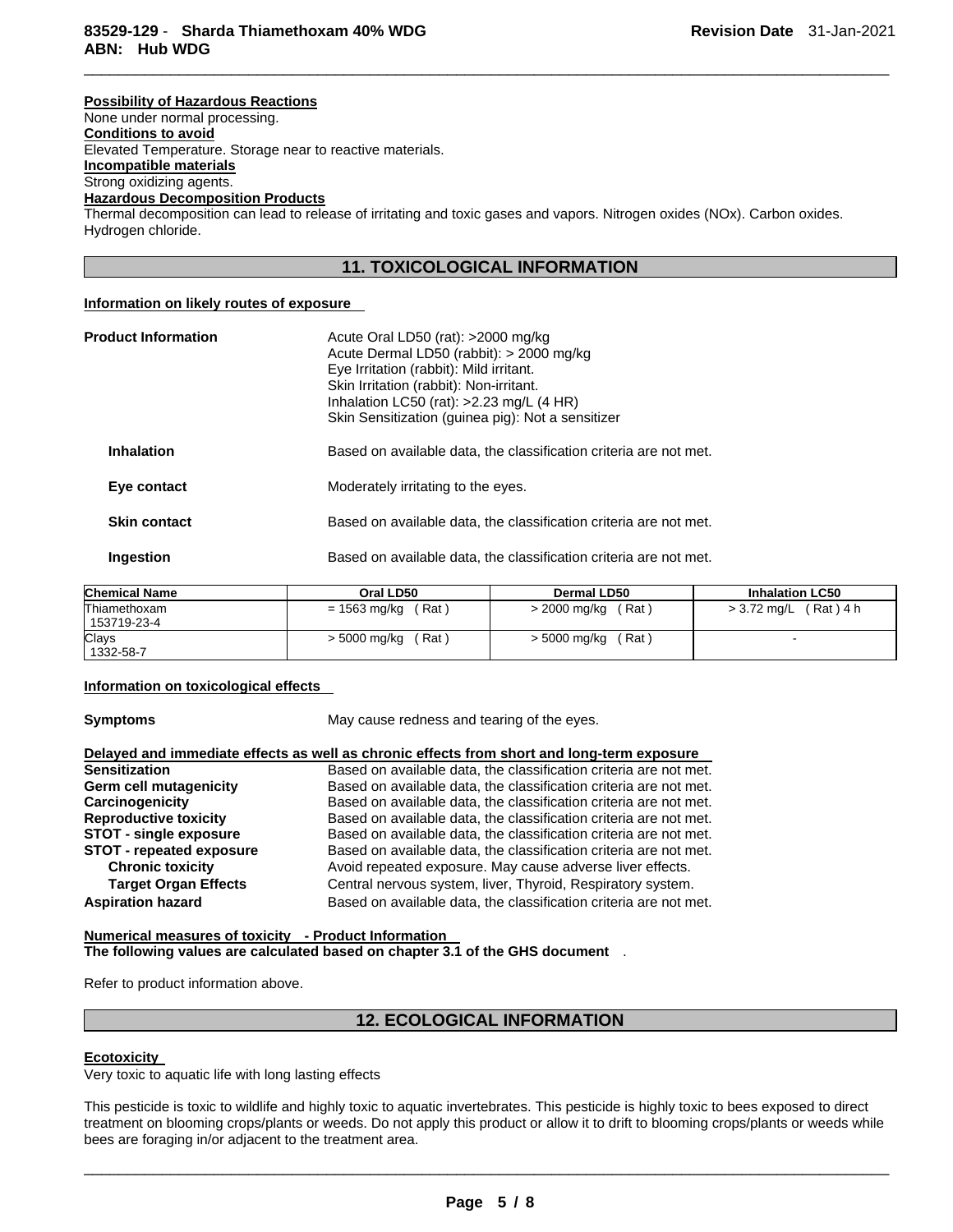## **Persistence and degradability**

Not readily biodegradable.

#### **Bioaccumulation**

Not likely to bioaccumulate.

## **Other adverse effects**

This mixture contains no substance considered to be persistent, bioaccumulating nor toxic (PBT)

## **13. DISPOSAL CONSIDERATIONS**

 $\Box$ 

| Waste treatment methods |                                                                                                                                                                                                                                                                                                                                                                                                      |
|-------------------------|------------------------------------------------------------------------------------------------------------------------------------------------------------------------------------------------------------------------------------------------------------------------------------------------------------------------------------------------------------------------------------------------------|
| Disposal of wastes      | Pesticide wastes may be acutely hazardous. Improper disposal is a violation of federal<br>law. Disposal should be in accordance with applicable regional, national and local laws and<br>regulations. Contact your State Pesticide or Environmental Control Agency, or the<br>Hazardous Waste Representative at the nearest EPA Regional Office for guidance on<br>proper disposal of waste product. |
| Contaminated packaging  | Disposal should be in accordance with applicable regional, national and local laws and<br>regulations. Consult product label for additional information. Do not reuse container.                                                                                                                                                                                                                     |

| <b>Chemical Name</b>            | California Hazardous Waste Status |
|---------------------------------|-----------------------------------|
| Thiamethoxam                    | Toxic                             |
| $\sim$<br>153719<br>.3-4<br>9-2 |                                   |

# **14. TRANSPORT INFORMATION**

| <u>DOT</u>                                                                                                                                                           | Not regulated                                                                                                                                                                                                                            |  |  |
|----------------------------------------------------------------------------------------------------------------------------------------------------------------------|------------------------------------------------------------------------------------------------------------------------------------------------------------------------------------------------------------------------------------------|--|--|
| <u>TDG</u>                                                                                                                                                           | Not regulated                                                                                                                                                                                                                            |  |  |
| <b>IATA</b><br>UN/ID no<br>Proper shipping name<br><b>Hazard Class</b><br><b>Packing Group</b><br><b>ERG Code</b><br><b>Special Provisions</b><br><b>Description</b> | <b>UN3077</b><br>Environmentally hazardous substance, solid, n.o.s.<br>9<br>Ш<br>9L<br>A97, A158, A179, A197<br>UN3077, Environmentally hazardous substance, solid, n.o.s. (Thiamethoxam), 9, III                                        |  |  |
| <b>IMDG</b><br>UN/ID no<br>Proper shipping name<br><b>Hazard Class</b><br><b>Packing Group</b><br>EmS-No<br><b>Special Provisions</b><br><b>Description</b>          | <b>UN3077</b><br>Environmentally hazardous substance, solid, n.o.s.<br>9<br>$\mathbf{III}$<br>$F-A, S-F$<br>274, 335, 966, 967<br>UN3077, Environmentally hazardous substance, solid, n.o.s. (Thiamethoxam), 9, III; Marine<br>Pollutant |  |  |
| <b>15. REGULATORY INFORMATION</b>                                                                                                                                    |                                                                                                                                                                                                                                          |  |  |

| <b>International Inventories</b> |          |
|----------------------------------|----------|
| <b>TSCA</b>                      | Complies |
| <b>DSL/NDSL</b>                  | Complies |
| <b>EINECS/ELINCS</b>             | Complies |
| <b>IECSC</b>                     | Complies |
| <b>KECL</b>                      | Complies |
| <b>PICCS</b>                     | Complies |
| <b>AICS</b>                      | Complies |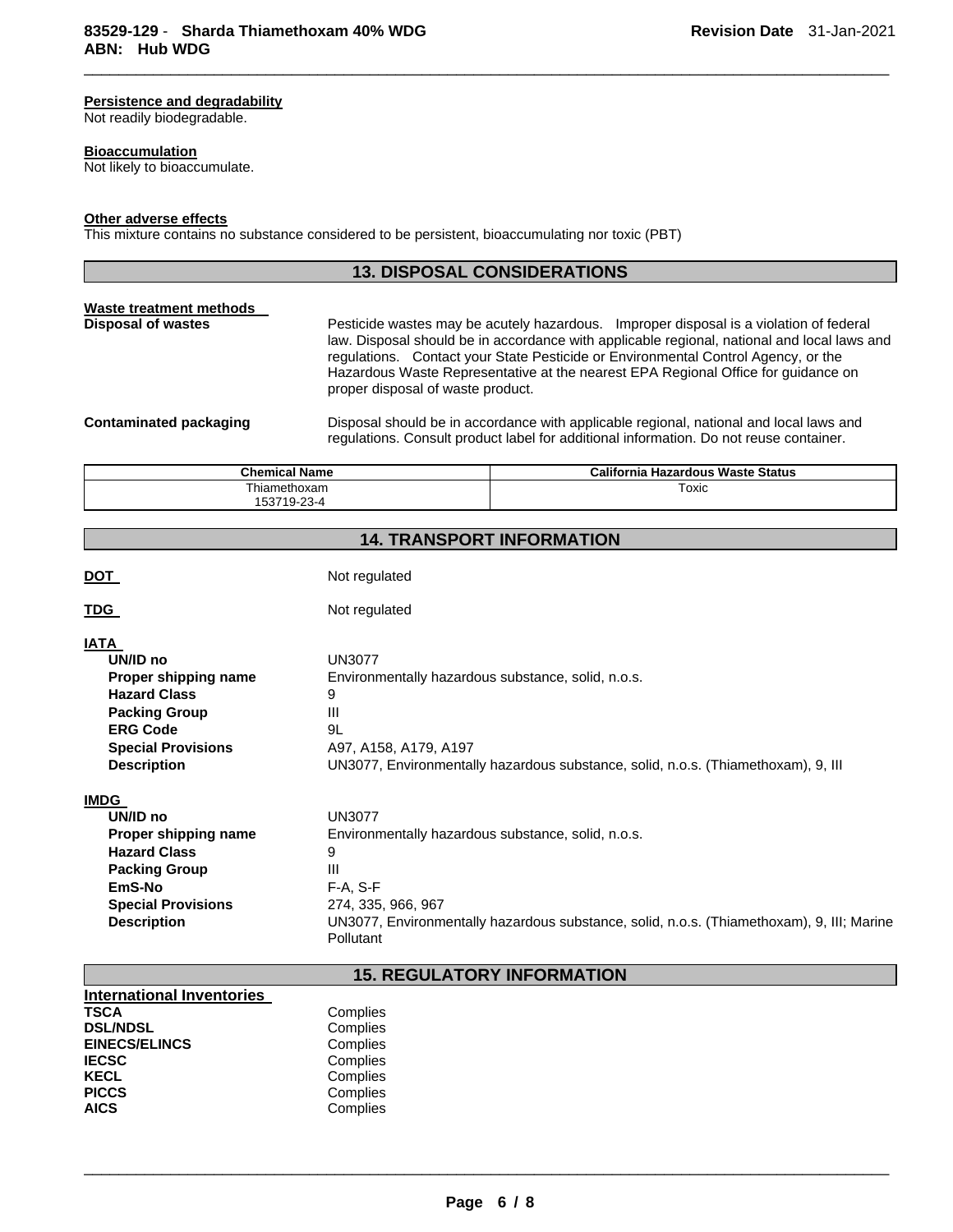#### **Legend:**

**TSCA** - United States Toxic Substances Control Act Section 8(b) Inventory **DSL/NDSL** - Canadian Domestic Substances List/Non-Domestic Substances List **EINECS/ELINCS** - European Inventory of Existing Chemical Substances/European List of Notified Chemical Substances **ENCS** - Japan Existing and New Chemical Substances **IECSC** - China Inventory of Existing Chemical Substances **KECL** - Korean Existing and Evaluated Chemical Substances **PICCS** - Philippines Inventory of Chemicals and Chemical Substances **AICS** - Australian Inventory of Chemical Substances

#### **US Federal Regulations**

#### **SARA 313**

Section 313 of Title III of the Superfund Amendments and Reauthorization Act of 1986 (SARA). This product does not contain any chemicals which are subject to the reporting requirements of the Act and Title 40 of the Code of Federal Regulations, Part 372

 $\Box$ 

#### **SARA 311/312 Hazard Categories**

| Acute health hazard               | <b>Yes</b> |
|-----------------------------------|------------|
| <b>Chronic Health Hazard</b>      | N٥         |
| Fire hazard                       | Nο         |
| Sudden release of pressure hazard | Nο         |
| <b>Reactive Hazard</b>            | N٥         |

## **CWA (Clean Water Act)**

This product does not contain any substances regulated as pollutants pursuant to the Clean Water Act (40 CFR 122.21 and 40 CFR 122.42)

#### **CERCLA**

This material, as supplied, does not contain any substances regulated as hazardous substances under the Comprehensive Environmental Response Compensation and Liability Act (CERCLA) (40 CFR 302) or the Superfund Amendments and Reauthorization Act (SARA) (40 CFR 355). There may be specific reporting requirements at the local, regional, or state level pertaining to releases of this material

#### **US State Regulations**

#### **California Proposition 65**

This product does not contain any Proposition 65 chemicals

#### **U.S. State Right-to-Know Regulations**

| Chemical<br>Name   | New Jersey | achusetts<br>ма | nnsylvania<br>Da. |
|--------------------|------------|-----------------|-------------------|
| Clays              |            |                 |                   |
| າາາ<br>، 30- ∠30 ا |            |                 |                   |

#### **U.S. EPA Label Information**

# **EPA Pesticide Registration Number** 83529-129

**EPA Statement**

This chemical is a pesticide product registered by the Environmental Protection Agency and is subject to certain labeling requirements under federal pesticide law. These requirements differ from the classification criteria and hazard information required for safety data sheets, and for workplace labels of non-pesticide chemicals. Following is the hazard information as required on the pesticide label:

## **Difference between SDS and EPA Pesticide label**

CAUTION: Harmful if absorbed through skin, swallowed, or inhaled. Causes moderate eye irritation. Wear protective eyewear (goggles, face shield, safety glasses). Avoid contact with eyes, skin, or clothing. Avoid breathing dust or spray mist.

# **16. OTHER INFORMATION, INCLUDING DATE OF PREPARATION OF THE LAST REVISION**

| <b>NFPA</b>       | <b>Health hazards</b> 1 | Flammability | <b>Instability</b> 0    | <b>Physical and Chemical</b><br>Properties |
|-------------------|-------------------------|--------------|-------------------------|--------------------------------------------|
| <b>HMIS</b>       | <b>Health hazards</b> 1 | Flammability | <b>Physical hazards</b> | <b>Personal protection</b> X               |
| <b>Issue Date</b> | 31-Jan-2021             |              |                         |                                            |